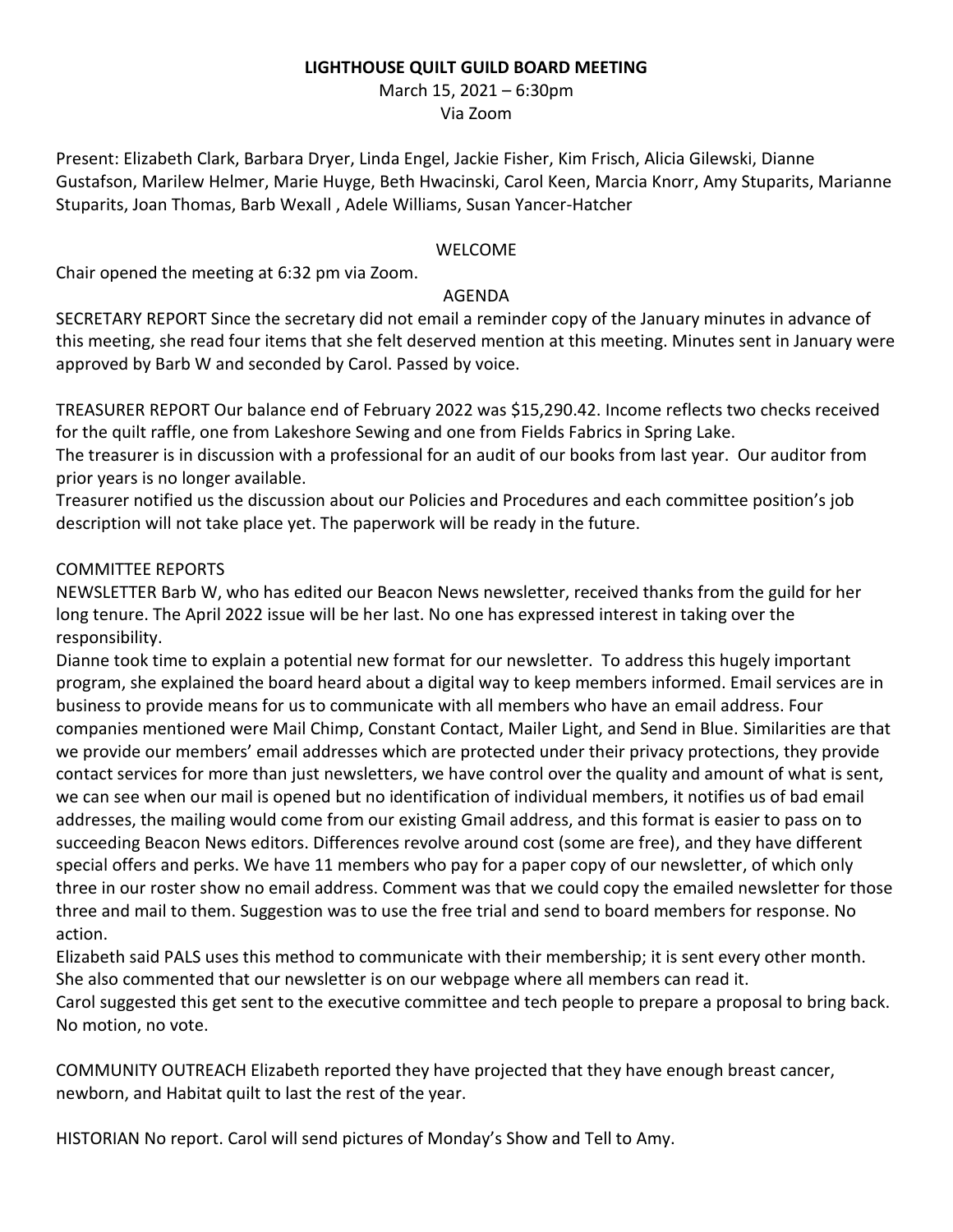HOSPITALITY No report. However, since we are again meeting in person, we want to return to having birthday people bring treats to our meetings. The executive board brought treats to yesterday's March meeting since they all have a birthday in J, F, M. and no notice was sent to members to be prepared to bring treats. For our April meeting we expect to return to gathering in the Wiltse Center, all dependent upon the construction progress. April birthdays will be notified to bring treats. Following is the communication Joan received from the church secretary regarding use of the kitchen, which has been closed since beginning of Covid-19, "Snacks are fine. Coffee can be made if you bring your own maker and plug it in. The kitchen won't be available for another couple of weeks. It needs deep-cleaning."

LIBRARIAN Marianne reported one new book purchase *WONKY ONE BLOCKS* added to our collection. One request was made for *HOW TO STITCH AN AMERICAN* DREAM by Jenny Doan, not a how-to book but an autobiography. Marianne said she will find it and add it.

MEMBERSHIP / BOOKKEEPING We now have 114 members.

NEWSLETTER Barb reported a long-time member who has not attended for some time has a long arm machine and quilting materials for sale. To notify members of this information, the member would have to buy advertising space in the newsletter. Barb requested we waive the charge for her due to her history with us. Voice affirmation. Another option would be to ask Chris to send a blast if it is not timely for the newsletter.

PROGRAMS Joan asked if she could open up our workshops to members of PALS and BEG RED quilt guilds if we have room. No motion or discussion but general affirmation by voice.

A second question was if we want to continue to use zoom format for our meetings in January, February, and March 2023 since our weather can be iffy and we want Programs to contract with some renowned quilters who may not be in our physical vicinity. Voice affirmation for J, F, M 2023 meetings via zoom. Comment was that to do so requires us to improve our tech knowhow for zoom AND increase the numbers of people working the zoom equipment. Elizabeth suggested we hire some tech knowhow to facilitate the programs on zoom using monies in our treasury.

Our meeting agenda listed Retreats as now being a part of Program committee, but somehow this topic got skipped and was not addressed at this meeting. Lisa Schooley shared information about the next retreat during our general membership meeting last night.

# PUBLICITY No report

QUILT SHOW Jackie reported raffle tickets for our raffle quilt were distributed at last night's March member meeting and we have rack cards for distribution to quilt shops and area businesses. Next month we will have the posters to distribute and entry forms for quilts. They church is contracted and ready for us.

TAKE-A-CHANCE Adele reported she has received donated prizes in addition to prizes she has purchased.

BLOG No report

# OLD BUSINESS

Looking ahead to August 2022 elections, the executive board members are deciding whether or not to step down from their positions. The chair has exceeded her term length, and Secretary and Treasurer are nearing end of their term lengths – they each have one year remaining. They will decide by May when a nominating committee will be instructed to find new leadership, if needed. (Ed. Note: Will the co-chair need to be elected since she answered the call to volunteer during Covid-19?)

The rest of the committee chairs will be asked to make their decisions by May.